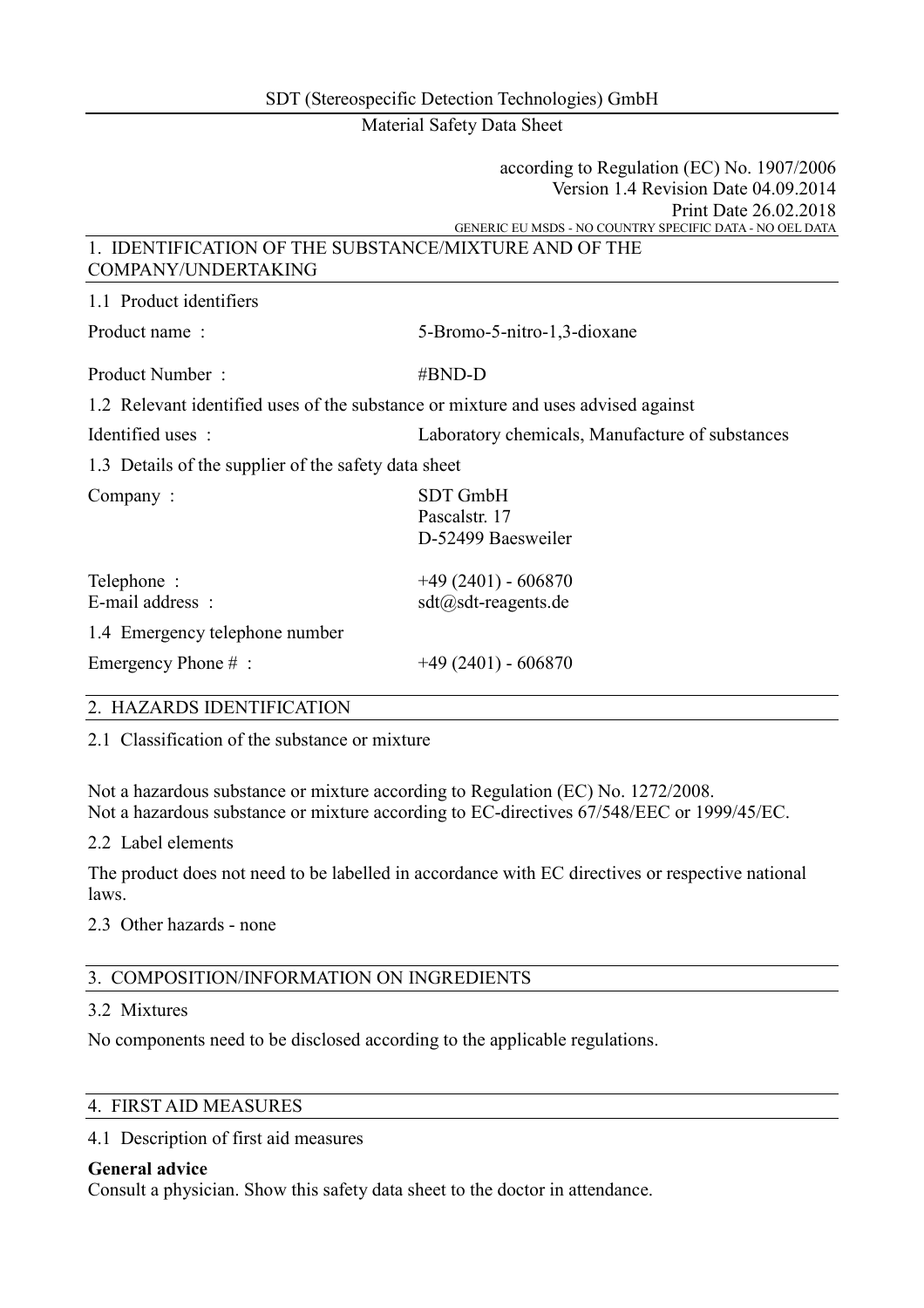## **If inhaled**

If breathed in, move person into fresh air. If not breathing, give artificial respiration. Consult a physician.

## **In case of skin contact**

Wash off with soap and plenty of water. Consult a physician.

## **In case of eye contact**

Rinse thoroughly with plenty of water for at least 15 minutes and consult a physician.

## **If swallowed**

Never give anything by mouth to an unconscious person. Rinse mouth with water. Consult a physician.

4.2 Most important symptoms and effects, both acute and delayed

prolonged or repeated exposure can cause:, Nausea, Headache, Vomiting

4.3 Indication of any immediate medical attention and special treatment needed

no data available

## 5. FIREFIGHTING MEASURES

5.1 Extinguishing media

Suitable extinguishing media

Use water spray, alcohol-resistant foam, dry chemical or carbon dioxide.

5.2 Special hazards arising from the substance or mixture

Carbon oxides, nitrogen oxides (NOx), Sulphur oxides, Hydrogen chloride gas

5.3 Advice for firefighters

Wear self contained breathing apparatus for fire fighting if necessary.

5.4 Further information

no data available

## 6. ACCIDENTAL RELEASE MEASURES

6.1 Personal precautions, protective equipment and emergency procedures

Use personal protective equipment. Avoid breathing vapors, mist or gas. Ensure adequate ventilation.

6.2 Environmental precautions

Do not let product enter drains.

6.3 Methods and materials for containment and cleaning up

Soak up with inert absorbent material and dispose of as hazardous waste. Keep in suitable, closed containers for disposal.

6.4 Reference to other sections

For disposal see section 13.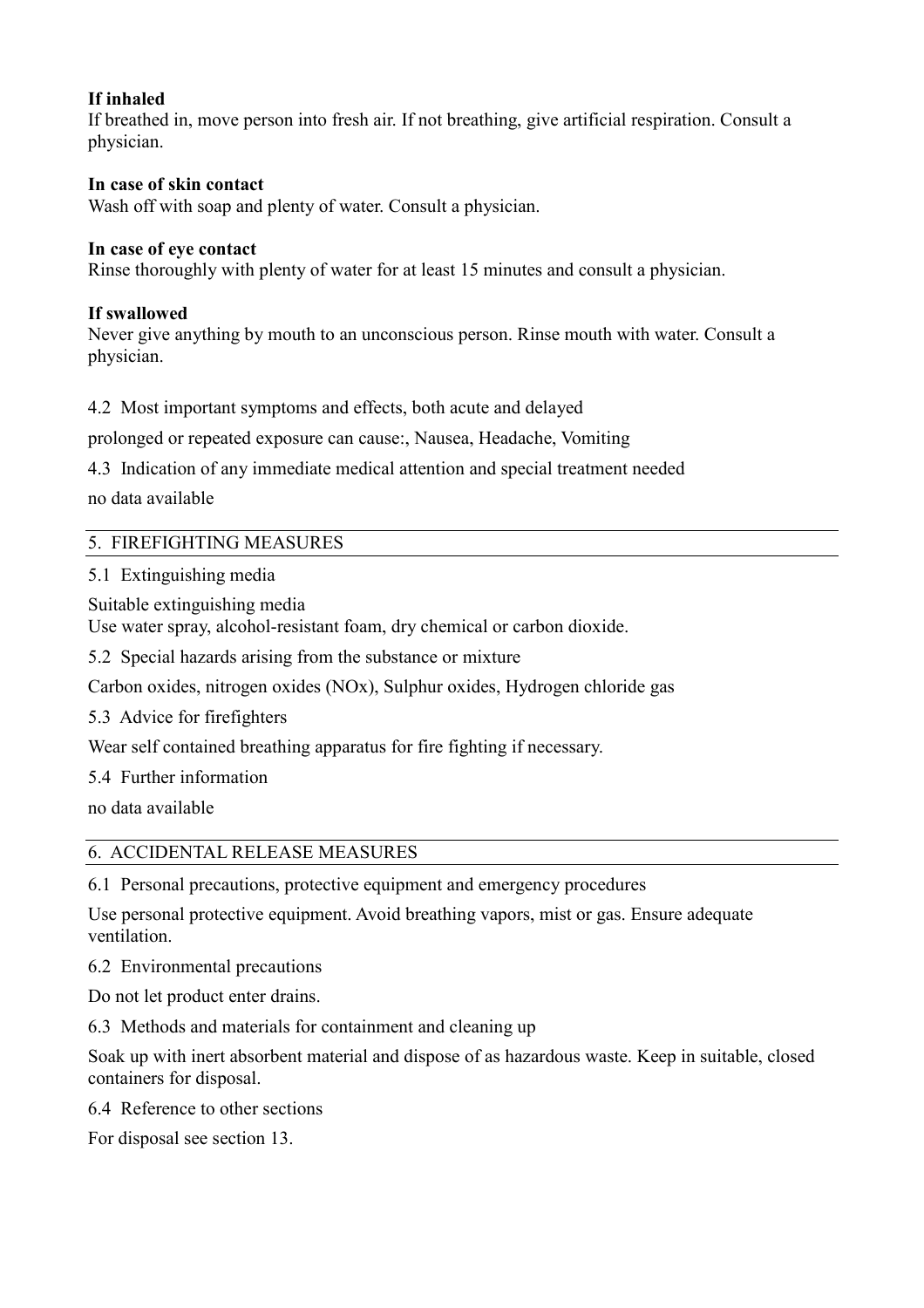## 7. HANDLING AND STORAGE

7.1 Precautions for safe handling

Avoid contact with skin and eyes. Avoid inhalation of vapour or mist.

7.2 Conditions for safe storage, including any incompatibilities

Store in cool place. Keep container tightly closed in a dry and well-ventilated place. Recommended storage temperature: room remperature

7.3 Specific end uses

no data available

## 8. EXPOSURE CONTROLS/PERSONAL PROTECTION

### 8.1 Control parameters

Components with workplace control parameters

### 8.2 Exposure controls

## **Appropriate engineering controls**

Handle in accordance with good industrial hygiene and safety practice. Wash hands before breaks and at the end of workday.

## **Personal protective equipment**

## **Eye/face protection**

 Safety glasses with side-shields conforming to EN166 Use equipment for eye protection tested and approved under appropriate government standards such as NIOSH (US) or EN 166(EU).

### **Skin protection**

 The selected protective gloves have to satisfy the specifications of EU Directive 89/686/EEC and the standard EN 374 derived from it.

 Handle with gloves. Gloves must be inspected prior to use. Use proper glove removal technique (without touching glove's outer surface) to avoid skin contact with this product. Dispose of contaminated gloves after use in accordance with applicable laws and good laboratory practices.

Wash and dry hands.

## **Body Protection**

 impervious clothing, The type of protective equipment must be selected according to the concentration and amount of the dangerous substance at the specific workplace.  **Respiratory protection** 

## Where risk assessment shows air-purifying respirators are appropriate use a full-face respirator with multi-purpose combination (US) or type ABEK (EN 14387) respirator cartridges as a backup to engineering controls. If the respirator is the sole means of protection, use a full-face supplied air respirator. Use respirators and components tested and approved under appropriate government standards such as NIOSH (US) or CEN (EU).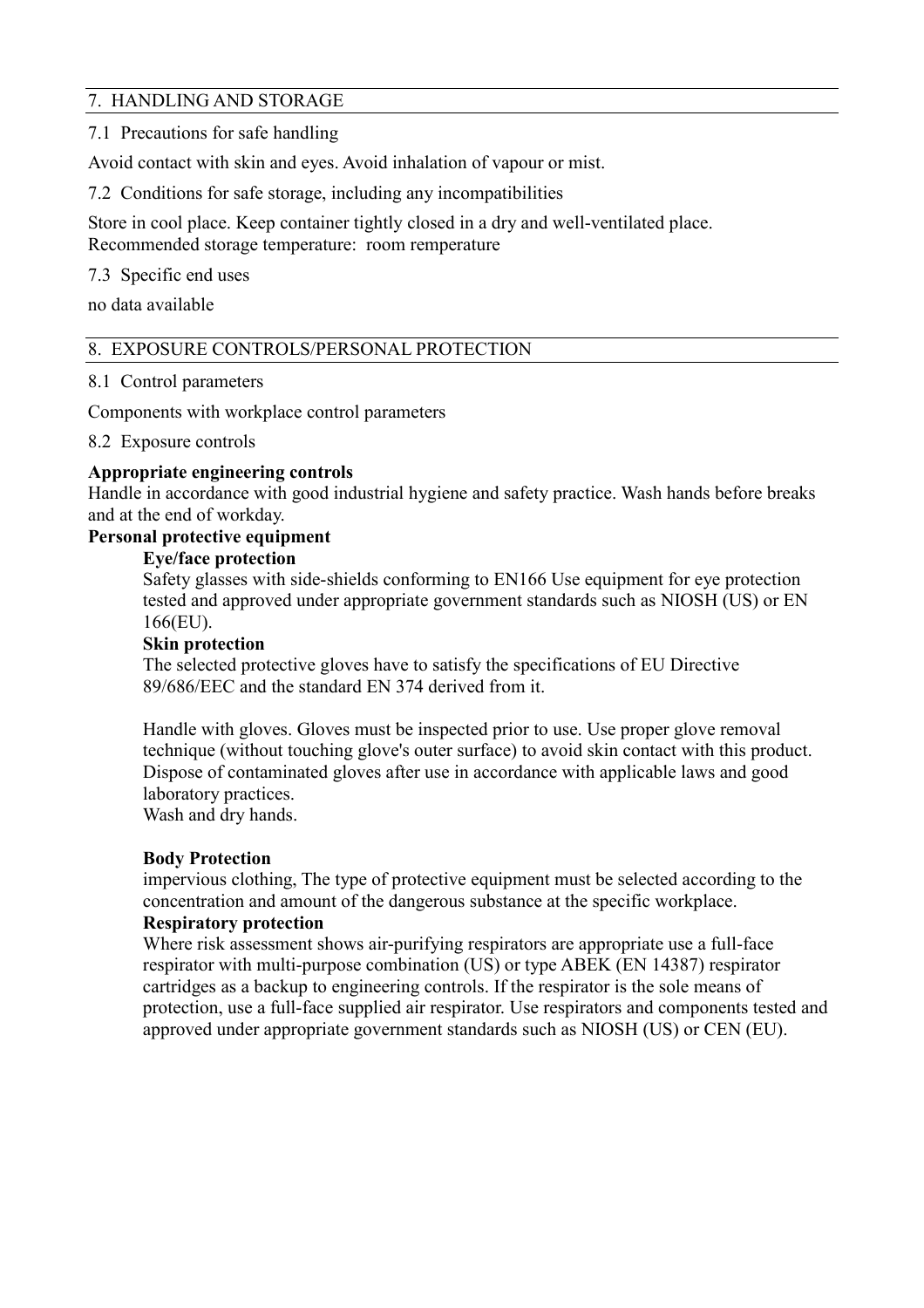### 9. PHYSICAL AND CHEMICAL PROPERTIES

9.1 Information on basic physical and chemical properties

| a) Appearance                                           | Form: Aqueous solution, clear |
|---------------------------------------------------------|-------------------------------|
| b) Odour                                                | no data available             |
| c) Odour Threshold                                      | no data available             |
| $d)$ pH                                                 | no data available             |
| e) Melting point/freezing point                         | no data available             |
| Initial boiling point and boiling range<br>$\mathbf{f}$ | no data available             |
| g) Flash point                                          | no data available             |
| h) Evaporation rate                                     | no data available             |
| i) Flammability (solid, gas)                            | no data available             |
| i) Upper/lower flammability or explosive limits         | no data available             |
| k) Vapour pressure                                      | no data available             |
| 1) Vapour density                                       | no data available             |
| m) Relative density                                     | no data available             |
| n) Water solubility                                     | no data available             |
| o) Partition coefficient: n-octanol/water               | no data available             |
| Autoignition temperature<br>p)                          | no data available             |
| Decomposition temperature<br>q)                         | no data available             |
| r) Viscosity                                            | no data available             |
| s) Explosive properties                                 | no data available             |
| t) Oxidizing properties                                 | no data available             |
| 9.2 Other safety information                            |                               |

### 10. STABILITY AND REACTIVITY

10.1 Reactivity no data available

no data available

- 10.2 Chemical stability no data available
- 10.3 Possibility of hazardous reactions no data available
- 10.4 Conditions to avoid no data available
- 10.5 Incompatible materials Strong bases, Strong oxidizing agents
- 10.6 Hazardous decomposition products Other decomposition products - no data available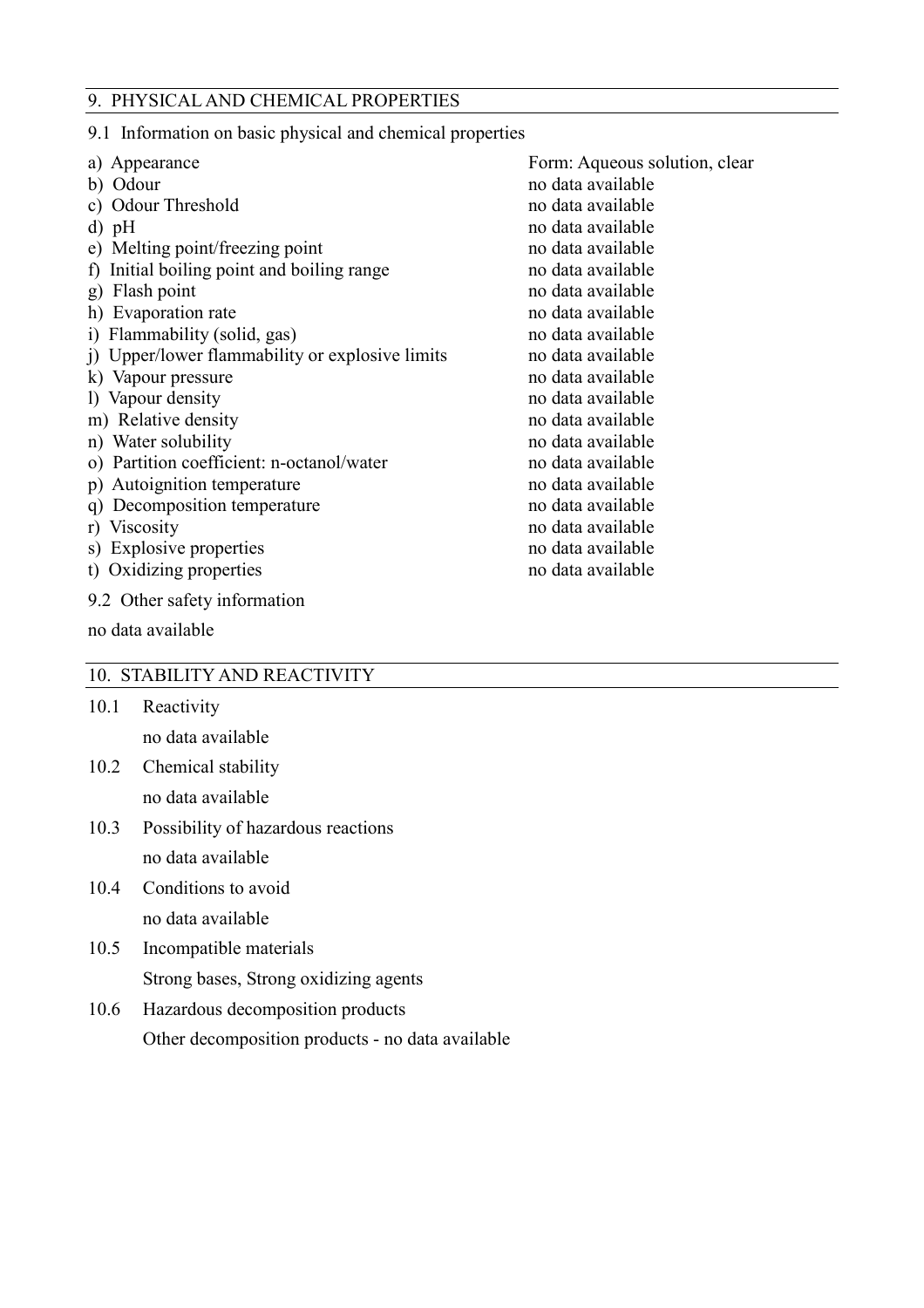### 11. TOXICOLOGICAL INFORMATION

### 11.1 Information on toxicological effects

## **Acute toxicity**

no data available

### **Skin corrosion/irritation**

no data available

#### **Serious eye damage/eye irritation**

no data available

### **Respiratory or skin sensitization**

no data available

#### **Germ cell mutagenicity**

no data available

#### **Carcinogenicity**

IARC: No component of this product present at levels greater than or equal to 0.1% is identified as probable, possible or confirmed human carcinogen by IARC.

### **Reproductive toxicity**

no data available

## **Specific target organ toxicity - single exposure**

no data available

# **Specific target organ toxicity - repeated exposure**

no data available

#### **Aspiration hazard**

no data available

#### **Potential health effects**

| <b>Inhalation</b> | May be harmful if inhaled. May cause respiratory tract irritation.  |
|-------------------|---------------------------------------------------------------------|
| Ingestion         | May be harmful if swallowed.                                        |
| <b>Skin</b>       | May be harmful if absorbed through skin. May cause skin irritation. |
| <b>Eyes</b>       | Causes eye irritation.                                              |

### **Signs and Symptoms of Exposure**

prolonged or repeated exposure can cause:, Nausea, Headache, Vomiting

**Additional Information** 

RTECS: Not available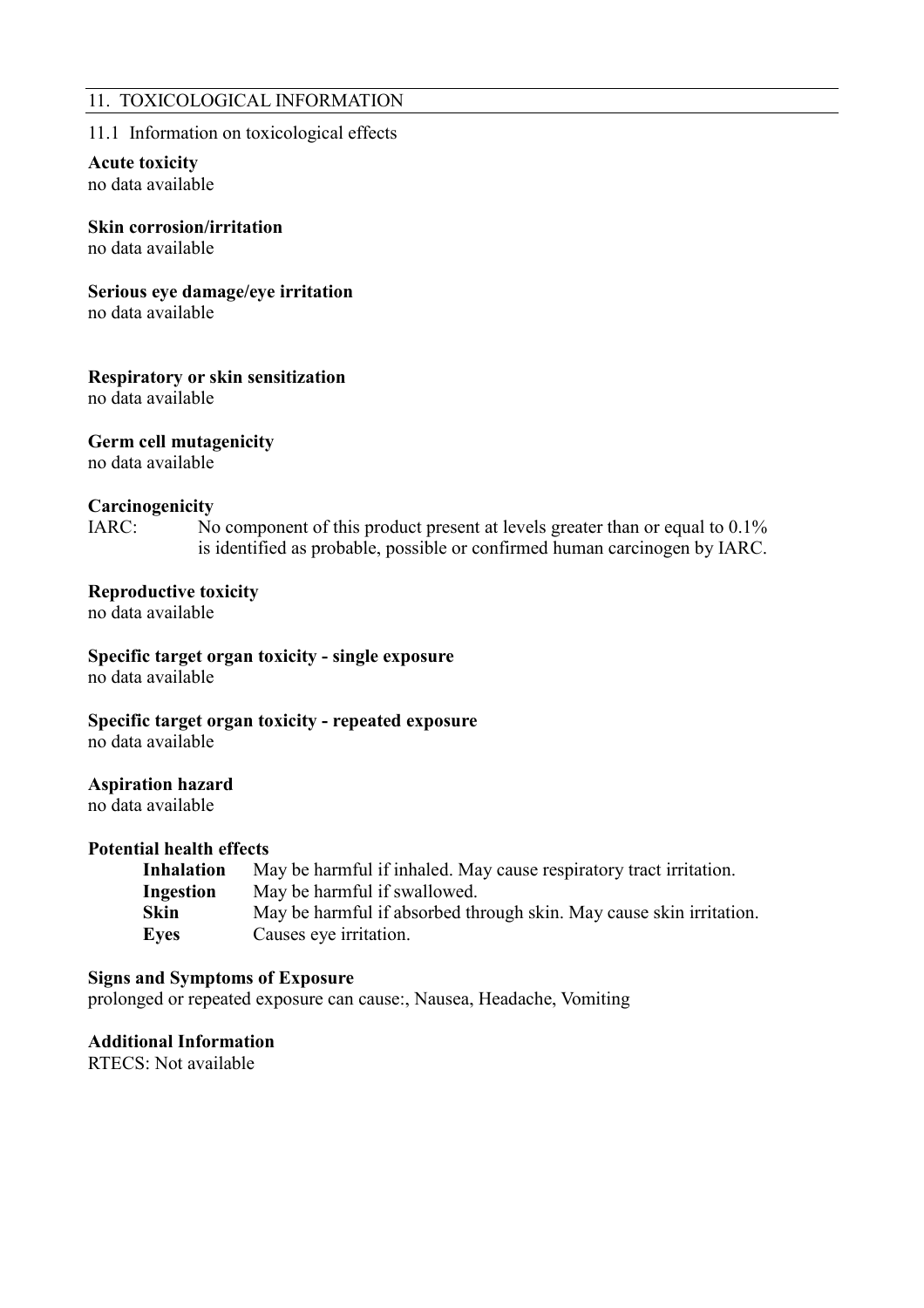## 12. ECOLOGICAL INFORMATION

12.1 Toxicity no data available 12.2 Persistence and degradability no data available 12.3 Bioaccumulative potential no data available 12.4 Mobility in soil no data available 12.5 Results of PBT and vPvB assessment no data available 12.6 Other adverse effects no data available

### 13. DISPOSAL CONSIDERATIONS

13.1 Waste treatment methods

#### **Product**

Offer surplus and non-recyclable solutions to a licensed disposal company.

### **Contaminated packaging**

Dispose of as unused product.

#### 14. TRANSPORT INFORMATION

14.1 UN number

ADR/RID: - IMDG: - IATA: -

14.2 UN proper shipping name

ADR/RID: Not dangerous goods IMDG: Not dangerous goods IATA: Not dangerous goods

14.3 Transport hazard class(es)

ADR/RID: - IMDG: - IATA: -

14.4 Packaging group

ADR/RID: - IMDG: - IATA: -

14.5 Environmental hazards

ADR/RID: no IMDG Marine pollutant: no IATA: no

14.6 Special precautions for user

no data available